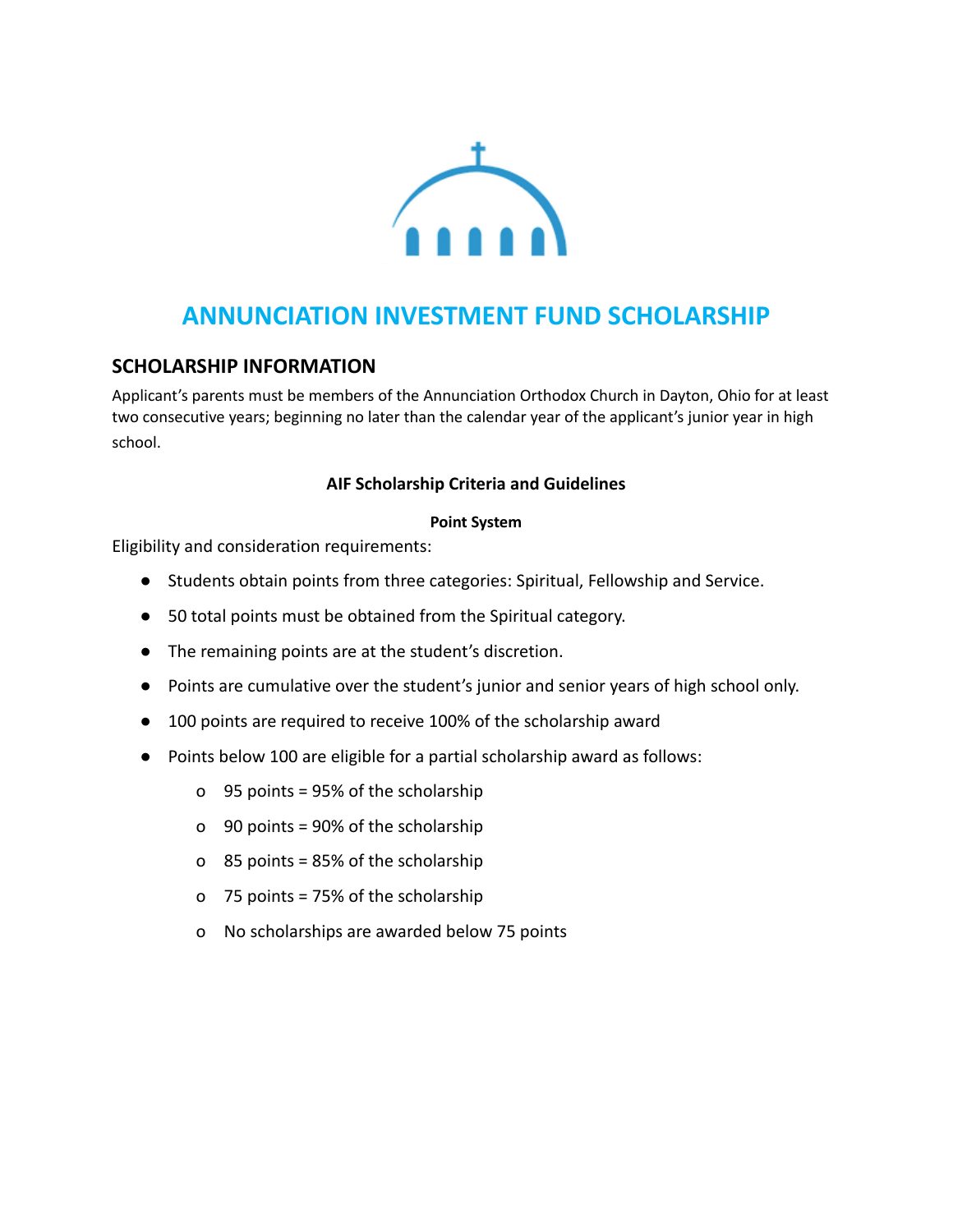# **APPLICANT'S INSTRUCTIONS**

|                                                                          | Information below must be completed by the applicant. Please complete all sections of the<br>application; print clearly; sign and return it with all required signatures and documents to<br>aif@daytonannunciation.org or to the current AIF chairperson. |  |
|--------------------------------------------------------------------------|------------------------------------------------------------------------------------------------------------------------------------------------------------------------------------------------------------------------------------------------------------|--|
|                                                                          | Application deadline: __________. Applications received later than ________ will be marked late.                                                                                                                                                           |  |
|                                                                          | Please note that incomplete applications will not be considered for this award.                                                                                                                                                                            |  |
| Today's date: __________________                                         |                                                                                                                                                                                                                                                            |  |
|                                                                          | <b>I.PERSONAL INFORMATION</b>                                                                                                                                                                                                                              |  |
|                                                                          |                                                                                                                                                                                                                                                            |  |
|                                                                          |                                                                                                                                                                                                                                                            |  |
|                                                                          |                                                                                                                                                                                                                                                            |  |
|                                                                          |                                                                                                                                                                                                                                                            |  |
|                                                                          | <b>IA. FAMILY INFORMATION</b>                                                                                                                                                                                                                              |  |
|                                                                          |                                                                                                                                                                                                                                                            |  |
|                                                                          |                                                                                                                                                                                                                                                            |  |
|                                                                          |                                                                                                                                                                                                                                                            |  |
|                                                                          | Member of the Annunciation Greek Orthodox Church? YES NO How many years?                                                                                                                                                                                   |  |
|                                                                          |                                                                                                                                                                                                                                                            |  |
|                                                                          |                                                                                                                                                                                                                                                            |  |
|                                                                          |                                                                                                                                                                                                                                                            |  |
| Member of the Annunciation Greek Orthodox Church? YES NO How many years? |                                                                                                                                                                                                                                                            |  |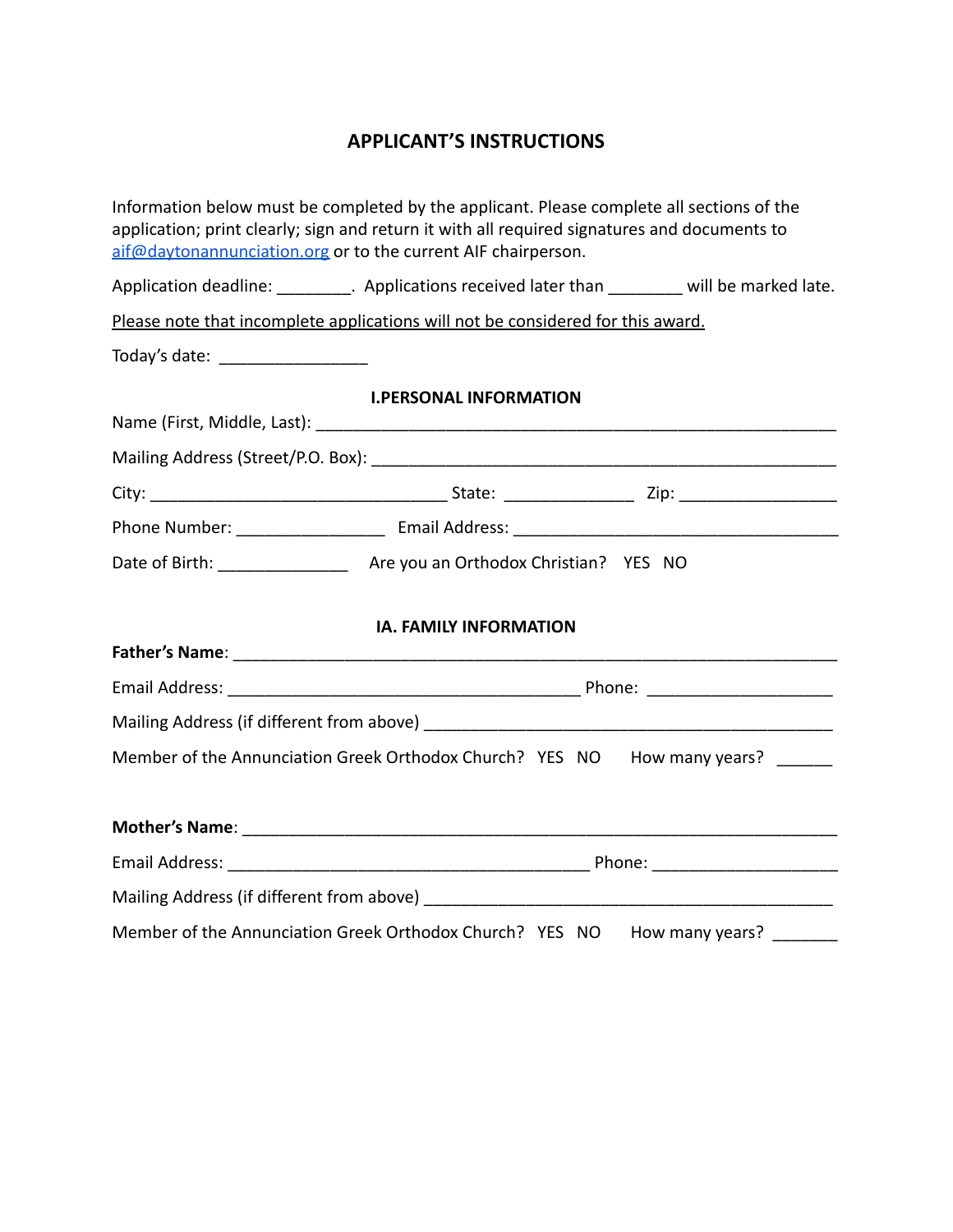# **CATEGORIES and POINTS**

# *SPIRITUAL CATEGORY*

#### **A. Sunday Church Attendance@ Annunciation Church Dayton, Ohio**

A log will be kept at the candle stand where junior and senior students will sign in. A parent will not be permitted to sign in a student. No attendance will be awarded if the student arrives after the epistle reading has begun. At the end of the month, all records will be reported to the parish priest and AIF. Church attendance is calculated for the entire year (beginning on the Ecclesiastical New Year September 1 through August 31).

- **a.** Junior Year: September September (50 Sundays)
	- **i.** Senior Year: September End of May (30 Sundays)
- **b.** If student attends Sunday Divine Liturgy at another parish, they must supply a bulletin from that parish or their parent must write a letter of testimony. (MAX: 3 times per year)
- **c.** If student attends Sunday Divine Liturgy on-line, their parent must write a letter of testimony. (MAX: 3 times per year)
	- **i.** 100%-81% attendance = 20 points
	- **ii.** 80% attendance = 15 points
	- iii. 70% attendance = 10 points
	- **iv.** 60% attendance = 5 points
	- **v.** No points awarded below 60% attendance

#### **B. Catechism School Attendance @ Annunciation Church Dayton, Ohio**

The  $11<sup>th</sup>$  and  $12<sup>th</sup>$  grade teacher will keep an attendance log for each class. Catechism school attendance records begin with the first day of class and end on the last day of class each year.

- **a.** No attendance will be awarded for early dismissal (except medical emergencies)
- **b.** No penalty for attending a memorial (student must notify teacher).
- **c.** 100%-81% attendance = 20 points
	- 80% attendance = 15 points
	- 70% attendance = 10 points
	- 60% attendance = 5 points

No points awarded below 60% attendance

#### **C. Christian Morality Seminar**

- In-person and taught by the parish priest.
	- **a.** There are 4 two-hour sessions
	- **b.** 2.5 points awarded per in-person session

#### **D. Oratorical Festival**

The Oratorical Festival Chairman will keep a participation record.

- **a.** Participation options:
	- **i.** in-person speech presentation OR
	- **ii.** submitted essay/poem
- **b.** Points awarded:
	- **i.** Parish Level:
		- **1.** In-person speech presentation (15 pts.)
		- **2.** Submitted essay/poem (5 pts.)

#### **E. Church Choir**

Active participation; as defined by the choir director with attendance prior to the Epistle Reading (5 pts.)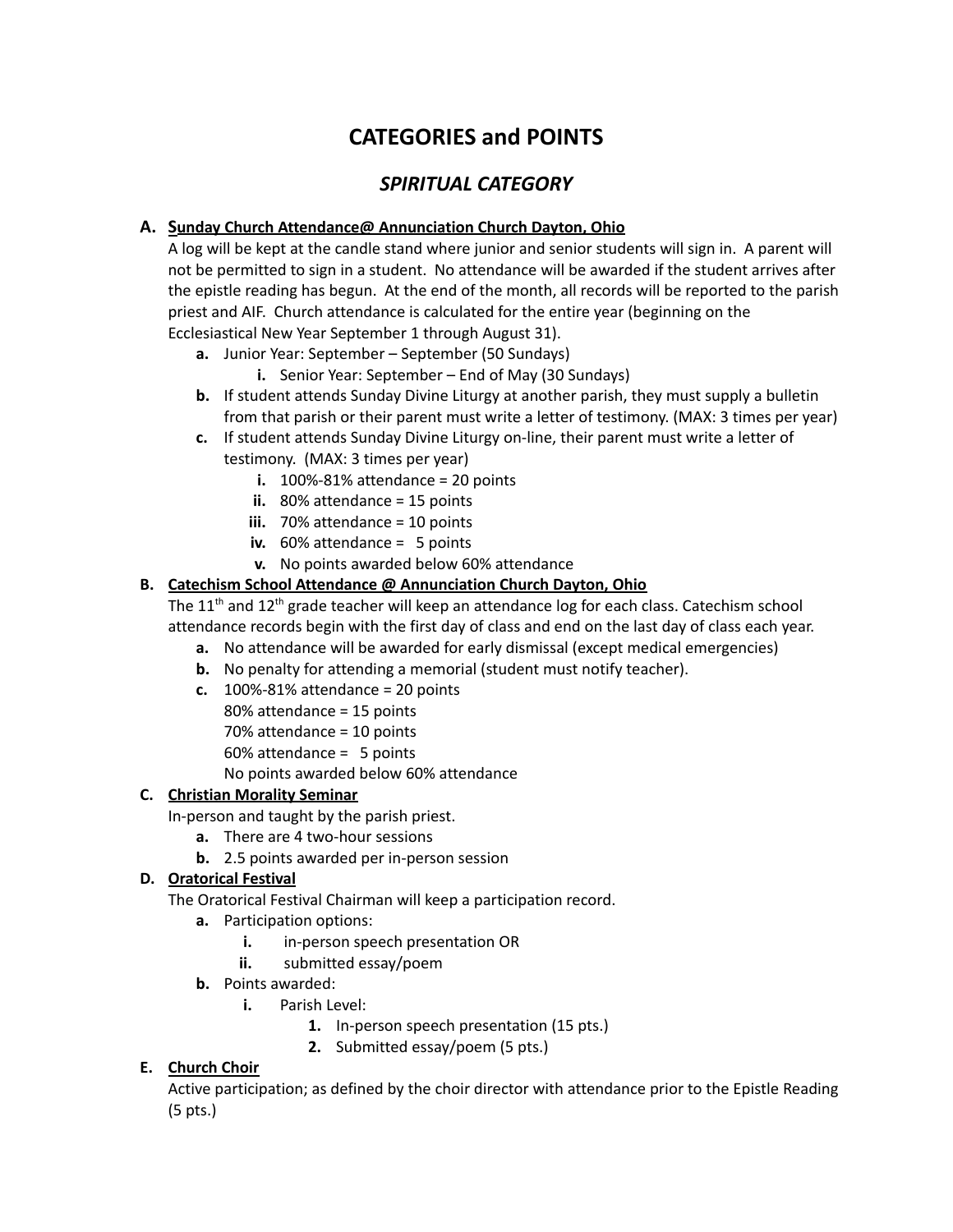#### **F. Altar Server**

Active participation; as defined by the parish priest with attendance prior to the Epistle Reading (5 pts.)

- **G. Metropolis/Archdiocese Camp Participation:** Attending MDSC, St. Nicholas Camp or Ionian Village (10 pts.)
- **H. Orthodox Theological Education:**

I.E. CrossRoad Summer Institute (4 hours = 5 pts. Not to exceed 20 pts.)

#### **I. Participation in the Life of the Church:**

- **a.** Reading prayers in church during Lent/Holy Week
	- **i.** Salutations prayers (1 pt.)
	- **ii.** Palm Folding (1 pt.)
	- **iii.** Holy Unction Epistle reading (1 pt.)
	- **iv.** Great Friday prayer reading (1 pt.)
	- **v.** Holy Saturday prayer reading (1 pt.)
	- **vi.** Agape service: multi-lingual reading of the Gospel (1 pt.)

#### **J. Religious Retreat Attendance**

Proof of participation must come from the parish priest or deacon (5 pts.)

## *FELLOWSHIP CATEGORY*

#### **A. GOYA**

Juniors and seniors must attend at least 50% of the GOYA meetings (5pts.)

#### **B. GOYA OFFICER**

Juniors and seniors who hold an office (5pts.)

#### **C. Dayton GOYA Basketball Tournament**

- a. Attendance at the Friday Night Welcome- Vesper service, service project (5 pts.)
- b. Weekend participation: attend games, dance, Divine Liturgy (5 pts.)

#### **D. GOYA Coffee Hours**

- a. The GOYA advisors will keep a participation record
- b. Participation in set-up, serve and clean-up at ALL coffee hours (5 pts.)

## **E. Greek Folk Dancing:**

- a. Attending practices and performances throughout the year:
	- i. Greek Festival (10 pts.)<br>ii. March 25<sup>th</sup> (5 pts.)
	- ii. March 25<sup>th</sup> (5 pts.)
	- iii. DIFI (5pts.)
	- iv. Any Additional performances (5 pts.)

## *SERVICE CATEGORY*

## **A. Church Volunteer Work** (5 pts. per four-hour shift)

- a. Including but not limited to: Greek Festival, DIFI, Oktoberfest (Greek Dancing is not included)
- b. See parish priest for additional opportunities for volunteer work
- **B. GOYA Monthly Service Activity** (2 pts. per participation)

## **C. Orthodox Service Trip**

As designated by parish priest and AIF (points at the discretion of AIF; 4 hours = 5pts. not to exceed 20 pts.)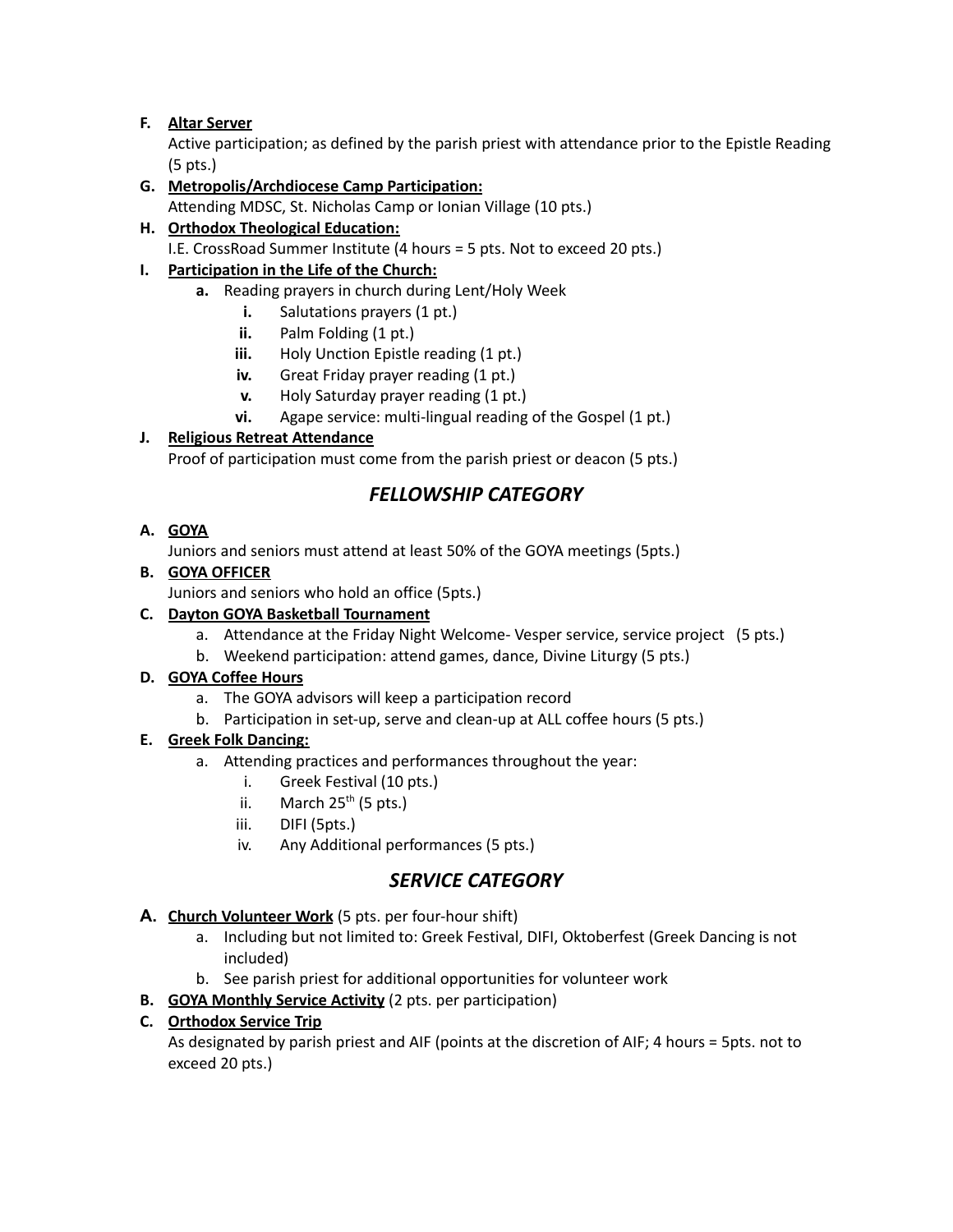| <b>CATEGORY</b>                     | <b>JUNIOR</b> | <b>ADVISOR</b>   | <b>SENIOR</b> | <b>ADVISOR</b>   |
|-------------------------------------|---------------|------------------|---------------|------------------|
| <b>EVENT</b>                        | <b>POINTS</b> | <b>SIGNATURE</b> | <b>POINTS</b> | <b>SIGNATURE</b> |
| <b>SPIRITUAL</b>                    |               |                  |               |                  |
| <b>Sunday Church Attendance</b>     |               |                  |               |                  |
|                                     |               |                  |               |                  |
| <b>Catechism School</b>             |               |                  |               |                  |
| <b>Attendance</b>                   |               |                  |               |                  |
|                                     |               |                  |               |                  |
| <b>Christian Morality Seminar</b>   |               |                  |               |                  |
| <b>Attendance</b>                   |               |                  |               |                  |
| Session 1                           |               |                  |               |                  |
| Session 2                           |               |                  |               |                  |
| Session 3                           |               |                  |               |                  |
| Session 4                           |               |                  |               |                  |
|                                     |               |                  |               |                  |
| <b>Oratorical Festival</b>          |               |                  |               |                  |
| In-person Speech                    |               |                  |               |                  |
| Essay/Poem                          |               |                  |               |                  |
|                                     |               |                  |               |                  |
| <b>Church Choir</b>                 |               |                  |               |                  |
|                                     |               |                  |               |                  |
| <b>Altar Service</b>                |               |                  |               |                  |
|                                     |               |                  |               |                  |
| Metropolis/Archdiocese              |               |                  |               |                  |
| Camp                                |               |                  |               |                  |
|                                     |               |                  |               |                  |
| Participation in the Life of        |               |                  |               |                  |
| the Church (1 pt. for each)         |               |                  |               |                  |
| Palm Folding                        |               |                  |               |                  |
| <b>Holy Unction Epistle Reading</b> |               |                  |               |                  |
| Good Friday Prayer Reading          |               |                  |               |                  |
| Holy Saturday Prayer                |               |                  |               |                  |
| Reading                             |               |                  |               |                  |
| Agape Service: multi-lingual        |               |                  |               |                  |
| <b>Gospel Reading</b>               |               |                  |               |                  |
|                                     |               |                  |               |                  |
| <b>Religious Retreat</b>            |               |                  |               |                  |
| <b>Attendance</b>                   |               |                  |               |                  |
|                                     |               |                  |               |                  |
| <b>TOTAL SPIRITUAL POINTS</b>       |               |                  |               |                  |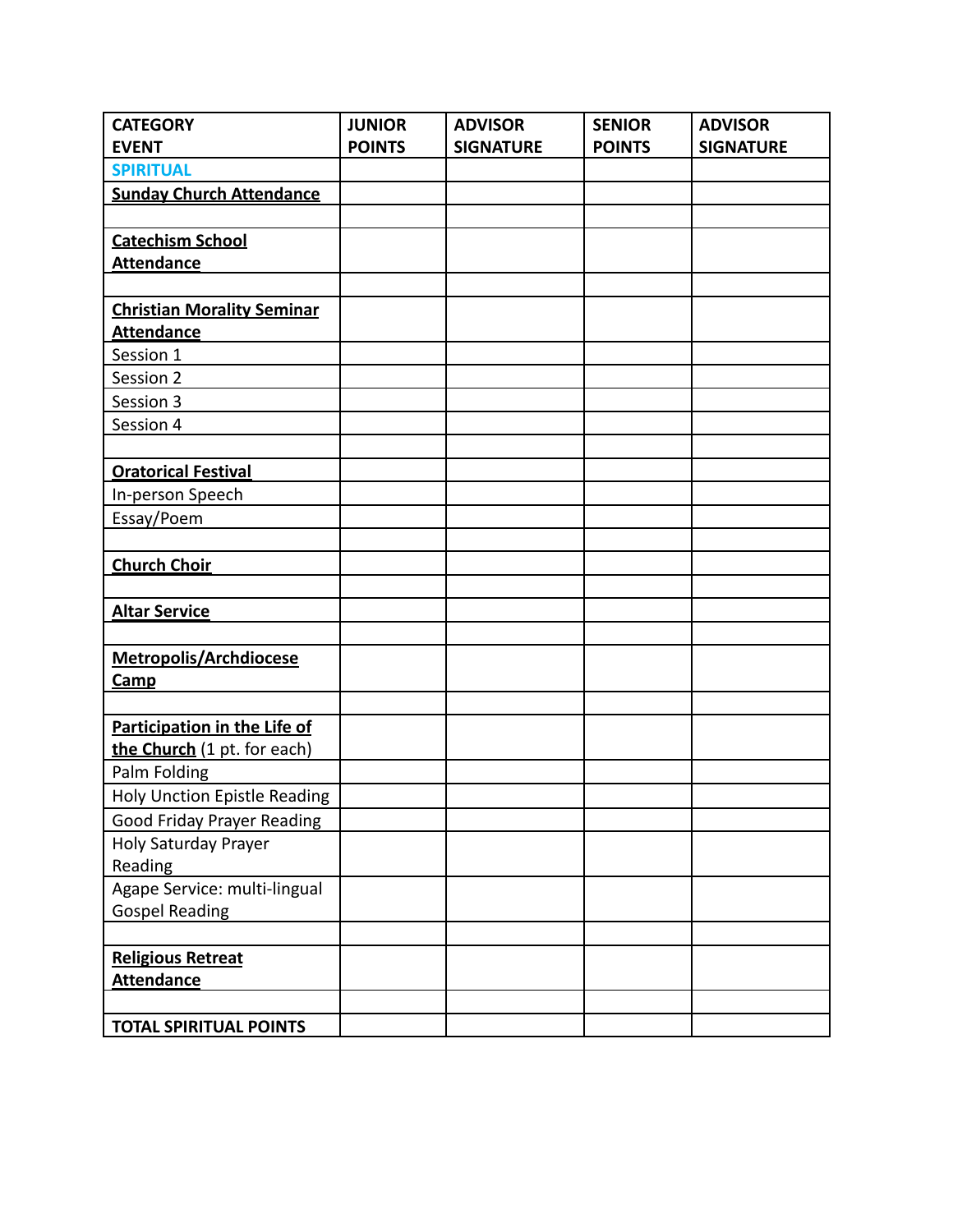| <b>CATEGORY</b><br><b>EVENT</b>                    | <b>JUNIOR</b><br><b>POINTS</b> | <b>ADVISOR</b><br><b>SIGNATURE</b> | <b>SENIOR</b><br><b>POINTS</b> | <b>ADVISOR</b><br><b>SIGNATURE</b> |
|----------------------------------------------------|--------------------------------|------------------------------------|--------------------------------|------------------------------------|
| <b>Fellowship</b>                                  |                                |                                    |                                |                                    |
| <b>GOYA Meeting</b><br><b>Attendance</b>           |                                |                                    |                                |                                    |
|                                                    |                                |                                    |                                |                                    |
| <b>GOYA Officer</b>                                |                                |                                    |                                |                                    |
|                                                    |                                |                                    |                                |                                    |
| <b>Dayton Basketball</b><br><b>Tournament</b>      |                                |                                    |                                |                                    |
| <b>Friday Night</b><br>Participation Points        |                                |                                    |                                |                                    |
| Weekend<br>Participation Points                    |                                |                                    |                                |                                    |
|                                                    |                                |                                    |                                |                                    |
| <b>GOYA Coffee Hour</b>                            |                                |                                    |                                |                                    |
|                                                    |                                |                                    |                                |                                    |
| <b>Greek Folk</b><br><b>Dancing</b>                |                                |                                    |                                |                                    |
| <b>Greek Festival</b>                              |                                |                                    |                                |                                    |
| March 25 <sup>th</sup>                             |                                |                                    |                                |                                    |
| <b>DIFI</b>                                        |                                |                                    |                                |                                    |
| Other<br>Performances                              |                                |                                    |                                |                                    |
| <b>TOTAL</b><br><b>FELLOWSHIP</b><br><b>POINTS</b> |                                |                                    |                                |                                    |